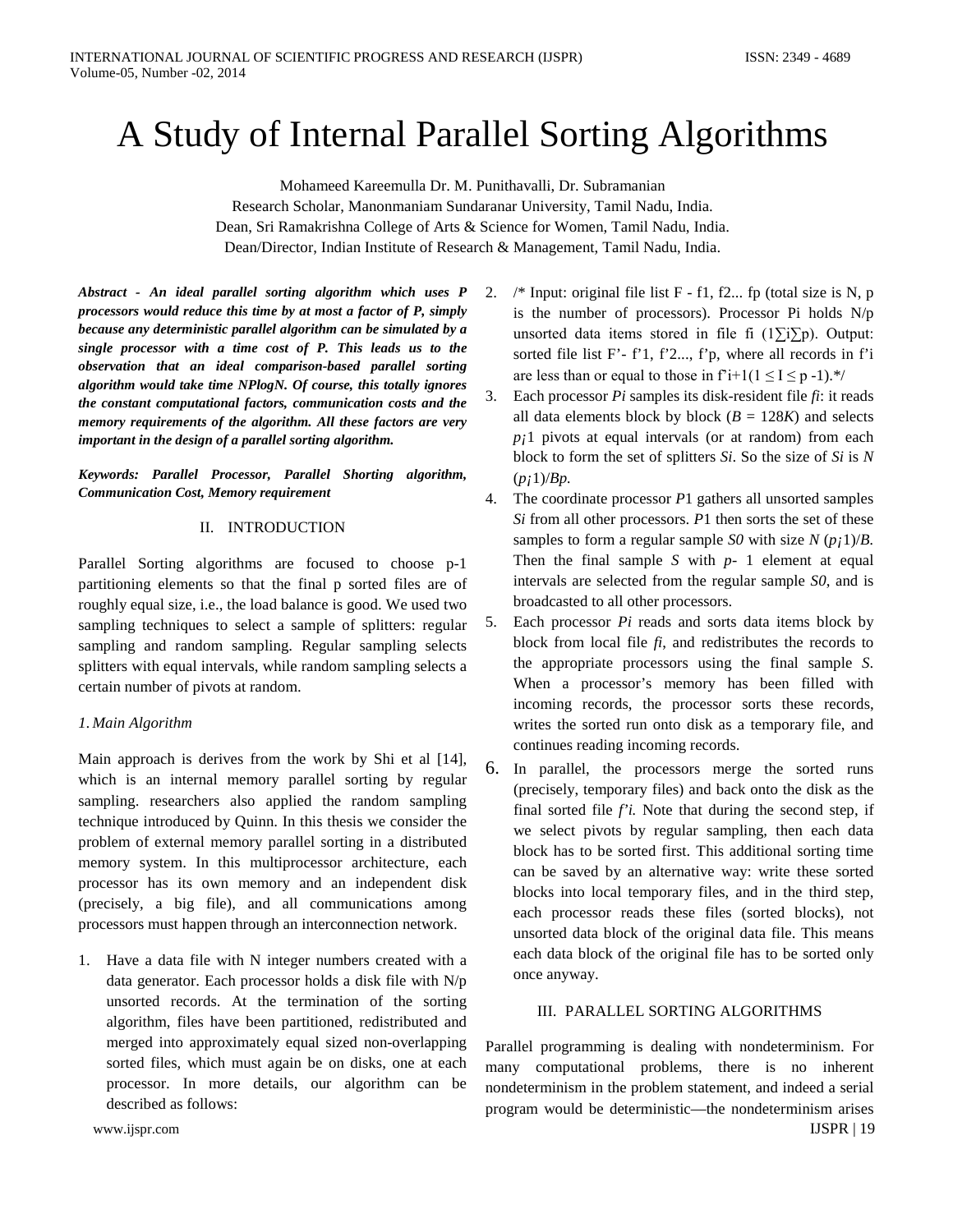solely due to the parallel program and/or due to the parallel machine and its runtime environment. There is disagreement as to what degree of determinism is desired (worth paying for). Popular options include:

#### • **Data-race free:**

Which eliminate a particularly problematic type of nondeterminism: the data race. Synchronization Constructs such as locks or atomic transactions protect ordinary accesses to shared data, but nondeterminism among such constructs (e.g., the order of lock acquires) can lead to considerable nondeterminism in the execution.

## • **Determinate(or External determinism):**

This requires that the program always produces the same output when run on the same input. Program executions for a given input may vary widely, as long as the program "converges" to the same output each time.

## • **Internal determinism:**

In which key aspects of intermediate steps of the program are also deterministic, as discussed in this thesis.

## **Nested parallelism:**

Nested-parallel computations achieve parallelism through the nested instantiation of fork-join constructs, such as parallel loops, parallel map, par begin/par end, parallel regions, and spawn/sync. More formally, nested parallel computations can be defined inductively in terms of the composition of sequential and parallel components. At the base case a strand is a sequential computation. A task is then a sequential composition of strands and parallel blocks, where a parallel block is a parallel composition of tasks starting with a fork and ending with a join.

Parallel programming is dealing with nondeterminism. For many computational problems, there is no inherent nondeterminism in the problem statement, and indeed a serial program would be deterministic—the nondeterminism arises solely due to the parallel program and/or due to the parallel machine and its runtime environment. There is disagreement as to what degree of determinism is desired (worth paying for). Popular options include:

## • **Data-race free:**

Which eliminate a particularly problematic type of nondeterminism: the data race. Synchronization Constructs such as locks or atomic transactions protect ordinary accesses to shared data, but nondeterminism among such constructs

(e.g., the order of lock acquires) can lead to considerable nondeterminism in the execution.

## • **Determinate(or External determinism):**

This requires that the program always produces the same output when run on the same input. Program executions for a given input may vary widely, as long as the program "converges" to the same output each time.

#### • **Internal determinism:**

In which key aspects of intermediate steps of the program are also deterministic, as discussed in this thesis.

## **Nested parallelism:**

Nested-parallel computations achieve parallelism through the nested instantiation of fork-join constructs, such as parallel loops, parallel map, par begin/par end, parallel regions, and spawn/sync. More formally, nested parallel computations can be defined inductively in terms of the composition of sequential and parallel components. At the base case a strand is a sequential computation. A task is then a sequential composition of strands and parallel blocks, where a parallel block is a parallel composition of tasks starting with a fork and ending with a join.

| 1 | $x:=0$                                       |
|---|----------------------------------------------|
| 2 | in parallel do                               |
| 3 | $\{$ r3:=Atomic Add(x,1) $\}$                |
| 4 | $\{ \text{r4:} = \text{Atomic Add}(x,10) \}$ |
| 5 | In parallel do                               |
| 6 | r6:= Atomic Add(x, 100)<br>₹                 |
|   |                                              |
| 7 | r7:= Atomic Add(x, 1000)                     |
|   |                                              |

Fig.1 A Sample Nested Parallel Program

Here, the in parallel keyword means that the following two f: : :g blocks of code may execute in parallel. Atomic Add(x; v) atomically updates x to  $x := x + v$  and returns the new value of x.

The diamonds, squares, and circles denote forks, joins, and data operations, respectively. Nodes are numbered by line number, as a short hand for operations such as Atomic Add(x; www.ijspr.com IJSPR | 20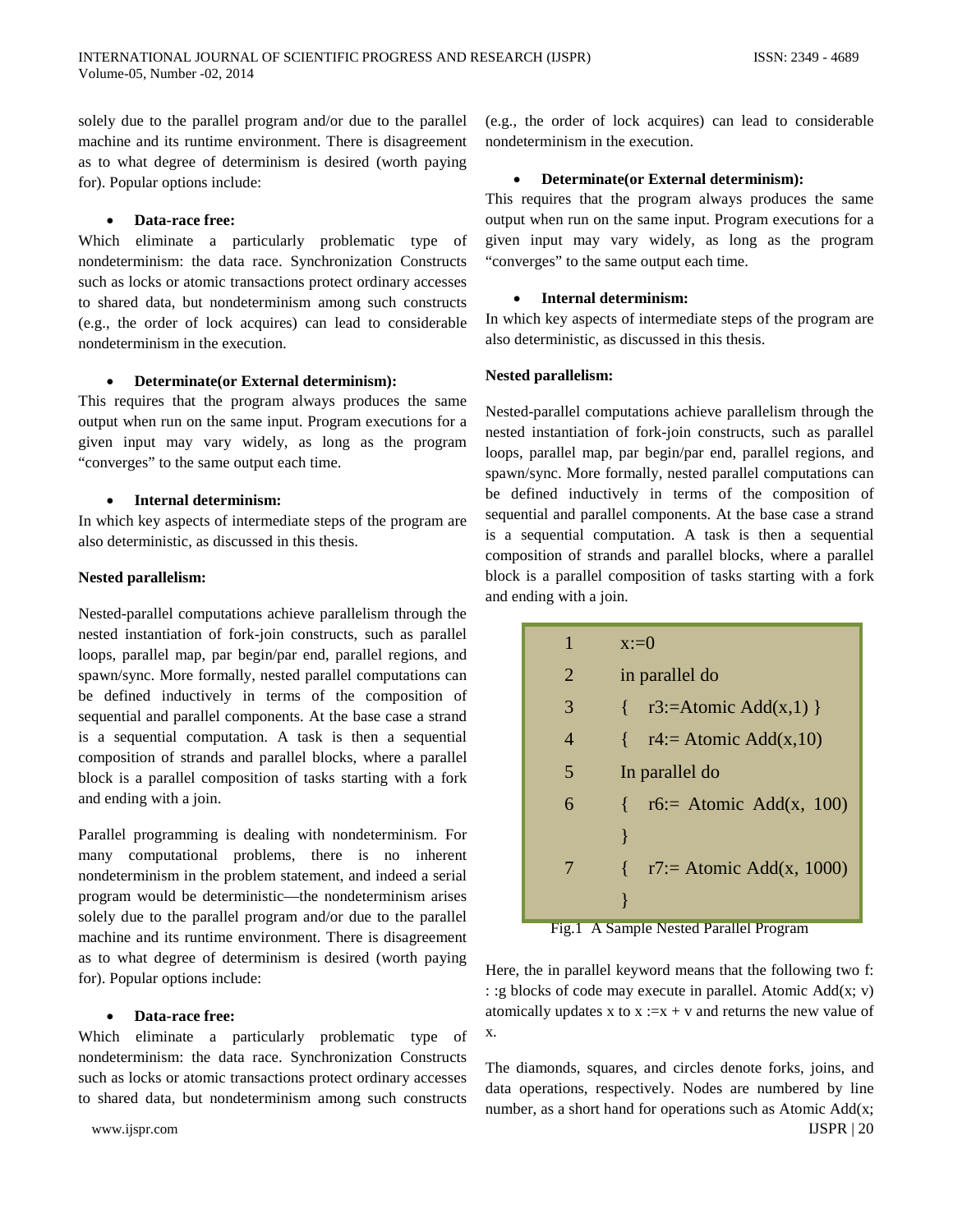1). The left trace corresponds to the interleaving/schedule 1; 2; 3; 4; 5; 6; 7; 8, whereas the right trace corresponds to 1; 2; 4; 5; 7; 6; 3; 8. Because the intermediate return values differ, the program is not internally deterministic. It is, however, externally deterministic as the output is always the same. If Atomic Add did not return a value, however, then the program would be internally deterministic.

A sorting algorithm is an algorithm that puts elements of a list in a certain order. The most-used orders are numerical order and lexicographical order. Efficient sorting is important for optimizing the use of other algorithms (such as search and merge algorithms) which require input data to be in sorted lists; it is also often useful for canonicalizing data and for producing human-readable output. More formally, the output must satisfy two conditions:

- 1. The output is an increasing order (each element is no smaller than the previous element according to the desired total order)
- 2. The output is a permutation (reordering) of the input.

Since the dawn of computing, the sorting problem has attracted a great deal of research, perhaps due to the complexity of solving it efficiently despite its simple, familiar statement. For example, bubble sort was analyzed as early as 1956. Although many consider it a solved problem, useful new sorting algorithms are still being invented (for example, library sort was first published in 2006).

Sorting algorithms are prevalent in introductory computer science classes, where the abundance of algorithms for the problem provides a gentle introduction to a variety of core algorithm concepts, such as big O notation, divide and conquer algorithms, data structures, randomized algorithms, best, worst and average case analysis, time-space tradeoffs, and upper and lower bounds.

## IV. PERFORMANCE OF PARALLEL ALGORITHMS

Depending of the execution time of the parallel programs (measured with get time of day) only on the number of nodes along horizontal and vertical sides of a mesh and on the number of processors; the other parameters are fixed.



Fig.2 Execution time of sequential and parallel program on networked RS63; meshes with 2304 nodes; algorithm I.



Fig.3 Execution time of parallel program on networked RS63 vs. number of processes; mesh: 256 x 9 nodes; algorithm I.

## **Estimating the Speedup**

Speedup is defined by the following formula:

$$
S_p = \frac{T_1}{T_p} \tag{22}
$$

Where:

- *is the number of processors*
- $T_{\text{lis}}$  the execution time of the sequential algorithm
- $T_{\text{pis}}$  the execution time of the parallel algorithm with *p* processors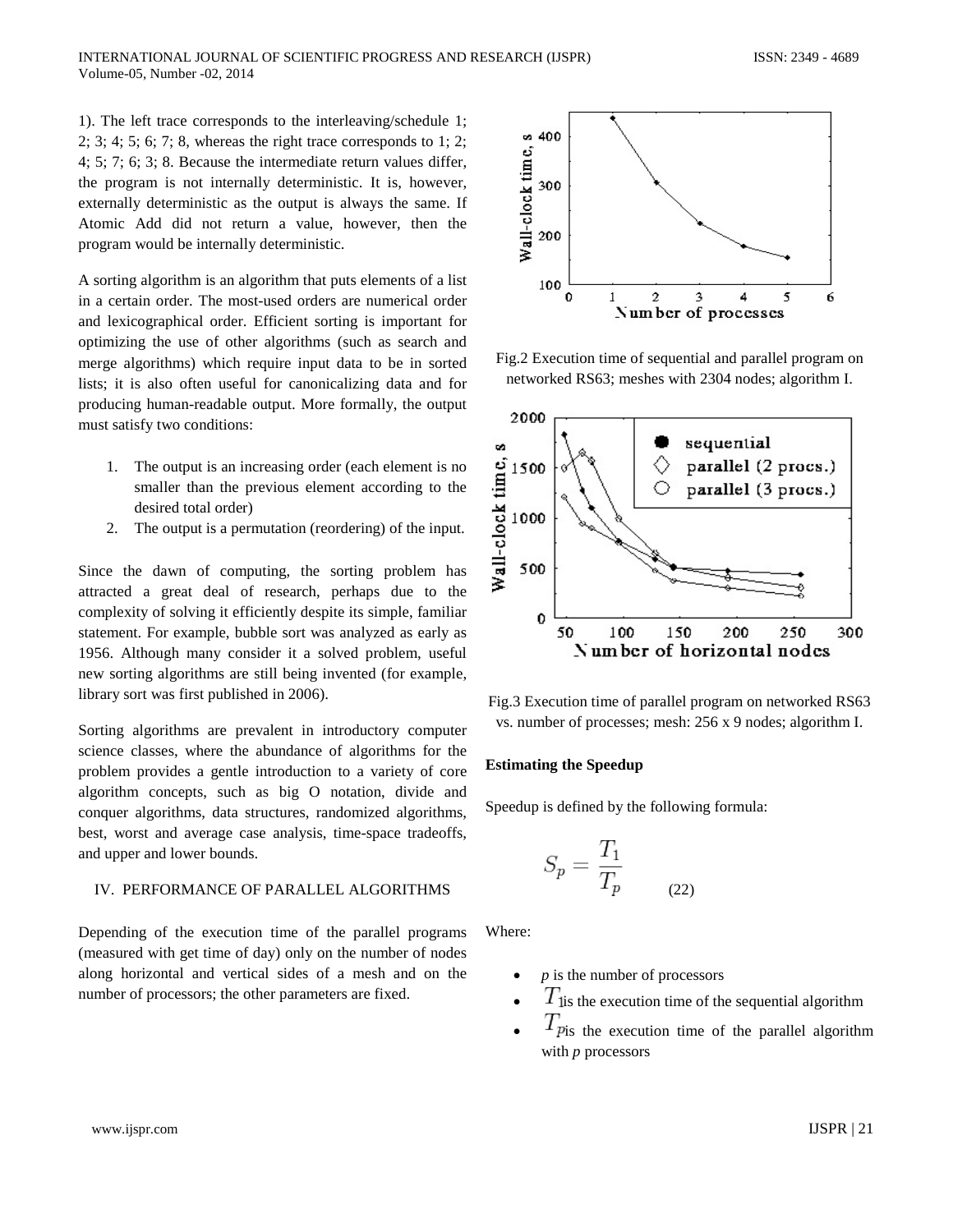**Linear speedup** or **ideal speedup** is obtained when  $S_p = p$ . When running an algorithm with linear speedup, doubling the number of processors doubles the speed. As this is ideal, it is considered very good scalability.

**Efficiency** is a performance metric defined as

$$
E_p = \frac{S_p}{p} = \frac{T_1}{pT_{p.}} \tag{23}
$$

It is a value, typically between zero and one, estimating how well-utilized the processors are in solving the problem, compared to how much effort is wasted in communication and synchronization. Algorithms with linear speedup and algorithms running on a single processor have an efficiency of 1, while many difficult-to-parallelize algorithms have 1

efficiency such as  $\ln p$  that approaches zero as the number of processors increases.

In engineering contexts, efficiency is more often used for graphs than speedup, since

- all of the area in the graph is useful (whereas in a speedup curve 1/2 of the space is wasted)
- it is easy to see how well parallelization is working
- there is no need to plot a "perfect speedup" line

In marketing contexts, speedup curves are more often used largely because they go up and to the right and thus appear better to the less-informed. An important characteristic of any parallel algorithm is how much faster the algorithm performs than an algorithm on a serial machine.

The first choice gives that which is called the parallel efficiency of the algorithm. This is a measure of the degree to which the algorithm can take advantage of the parallel resources available to it. The second choice gives the fairest picture of the effectiveness of the algorithm itself. It measures the advantage to be gained by using a parallel approach to the problem. Ideally a parallel algorithm running on P nodes should complete a task P times faster than the best serial algorithm running on a single node of the same machine. It is even conceivable, and sometimes realizable, that caching effects could give a speedup of more than P.

It is described that the four-step approach to parallel algorithm design in which we start with a problem specification and proceed as follows:

- First partition a problem into many small pieces, or tasks. This partitioning can be achieved by using either domain or functional decomposition techniques.
- Next, to organize the communication required to obtain data required for task execution. It can distinguish between local and global, static and dynamic, structured and unstructured, and synchronous and asynchronous communication structures.
- Then, using agglomeration to decrease communication and development costs, while maintaining flexibility if possible.
- Finally, utilizing the map tasks to processors, typically with the goal of minimizing total execution time. Load balancing or task scheduling techniques can be used to improve mapping quality.

## **REFERENCES**

- [1] AGGARWAL, A. AND PLAXTON, C. 1993. Optimal parallel sorting in multi-level storage. Technical Report CS-TR-93-22, University of Texas at Austin. AJTAI, M., KOLMOS, J., AND SZERMEREDI, E. 1983. 3, 1 – 19.
- [2] AKL, S. G. 1985. Parallel Sorting Algorithms. Academic Press, Toronto. (p. 47) BATCHER, K. E. 1968. Sorting networks and their applications. In Proc. AFIPS Spring Joint Computer Conference, Volume 32 (1968), pp. 307 – 314) BELL, T., CLEARY, J., AND WITTEN, I. 1990. Text Compression. Prentice Hall.
- [3] BLELLOCH, G. E., LEISERSON, C. E., MAGGS, B. M., PLAXTON, C. G., SMITH, S. J., AND ZAGHA, M. 1991. A comparison of sorting algorithms for the connection machine CM-2. In Proc. Symposium on Parallel Algorithms and Architectures (Hilton Head, SC, July 1991).
- [4] BURROWS, M. AND WHEELER, D. 1994. A blocksorting lossless data compression algorithm. Technical Report SRC Research Report 124 (May), Digital Systems Research Center.